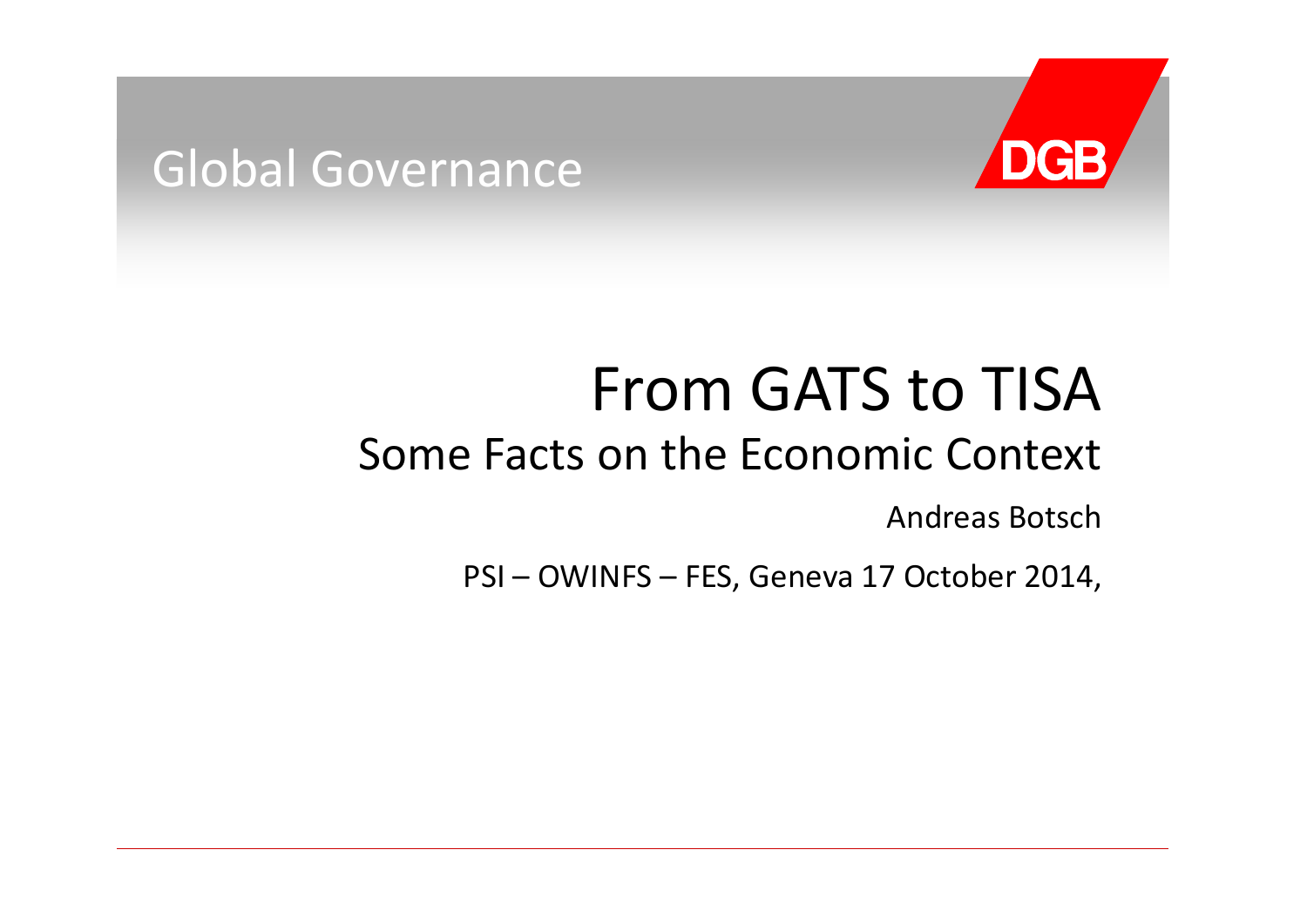#### To start with



"THERE ARE TWO WAYS TO BE FOOLED. **ONE IS TO BELIEVE WHAT ISN'T TRUE;** THE OTHER IS TO **REFUSE TO ACCEPT WHAT IS TRUE."** 



- SOREN KIERKEGAARD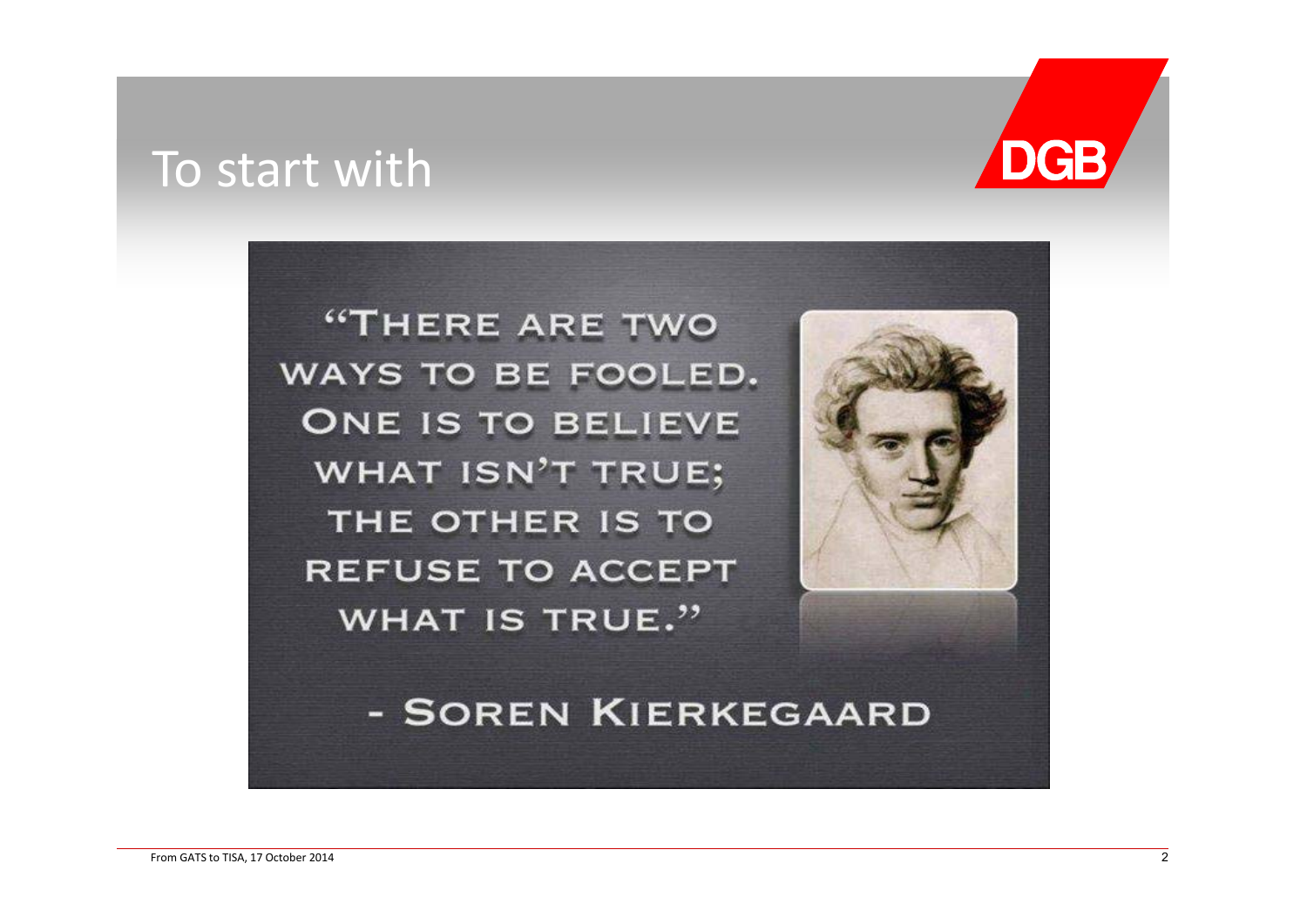Inequality requires regulatory capacity in secondary distribution

Ξ Accounting equivalents: Income disparity in stocks (wealth, financial assets) and flows (wages, primary income): R > Ynom lead to falling wage shares:

| Financial asset balance EU ( $\epsilon$ m) | 31000 |
|--------------------------------------------|-------|
| <b>R</b> of 2%                             | 620   |
| EU GDP $(\epsilon m)$                      | 13000 |
| nominal Y required (%)                     | 4,77  |
| inflation target                           | 1,9   |
| real Y required (%)                        | 2,87  |

**Trade unions: value of labour as benchmark for fair** globalisation – only the rich and affluent can afford <sup>a</sup> weak state !

DGB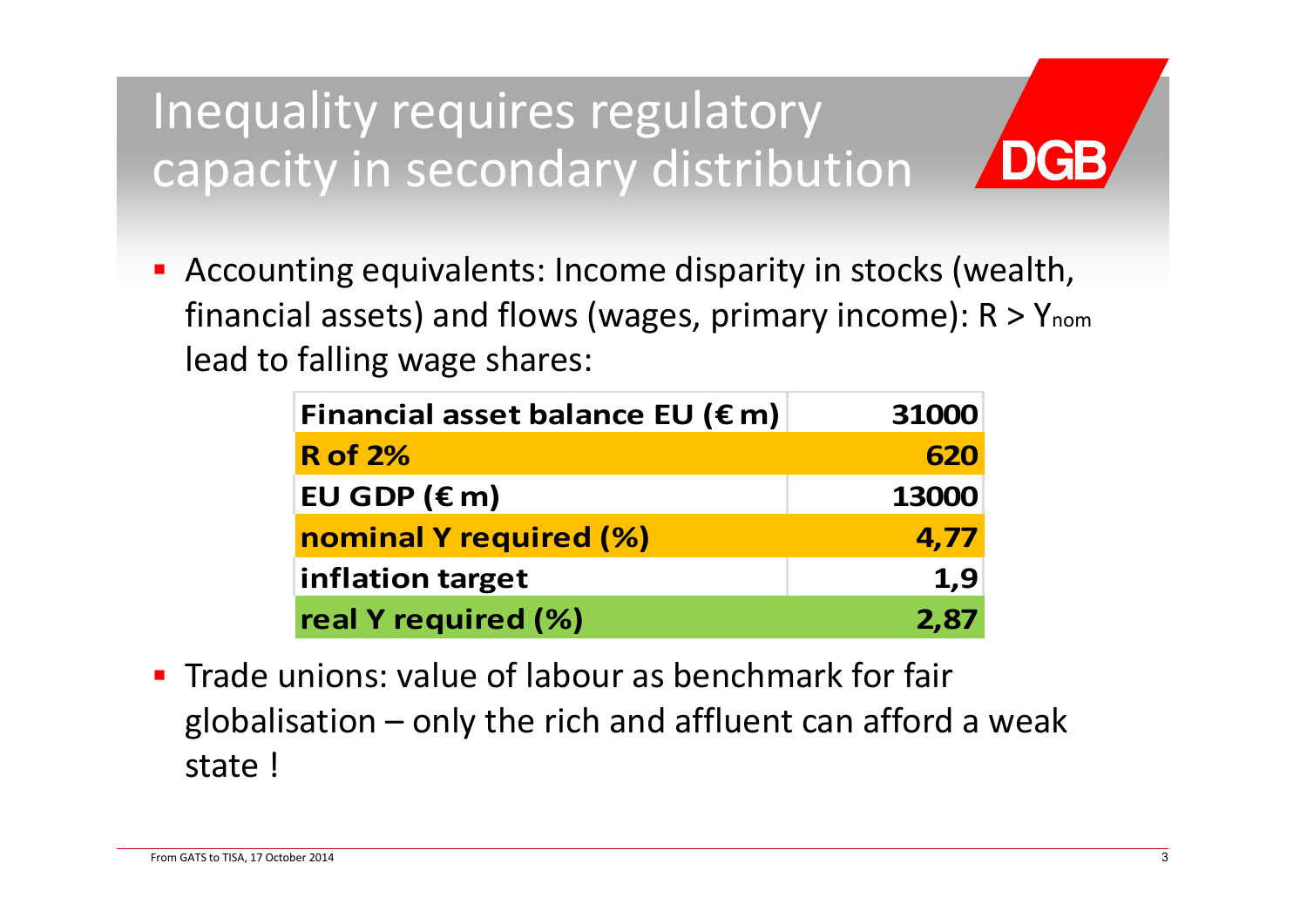## Wage share relative to global **DGB** GDP 64 62



UNCTAD Trade and Development Report 2013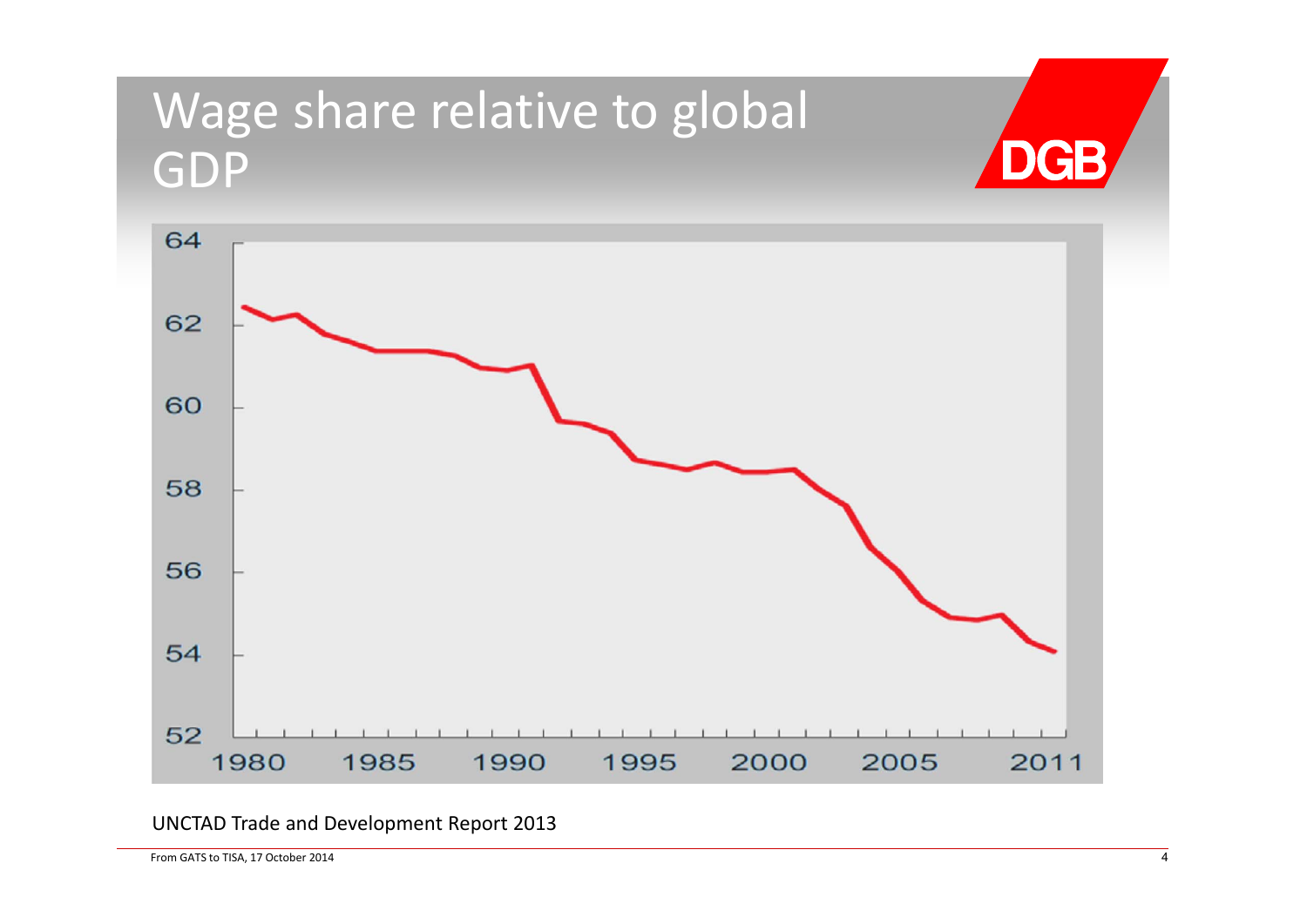## Cross‐border market integration

 $\blacksquare$ ■ Trade and financial market integration, OECD average, 1980-2008 (1980=100)



 $\blacksquare$ **Trade Integration is the sum of imports and exports in % GDP. Financial market integration is the sum of Theori** *cross‐border* liabilities and assets in % GDP.

**DGB**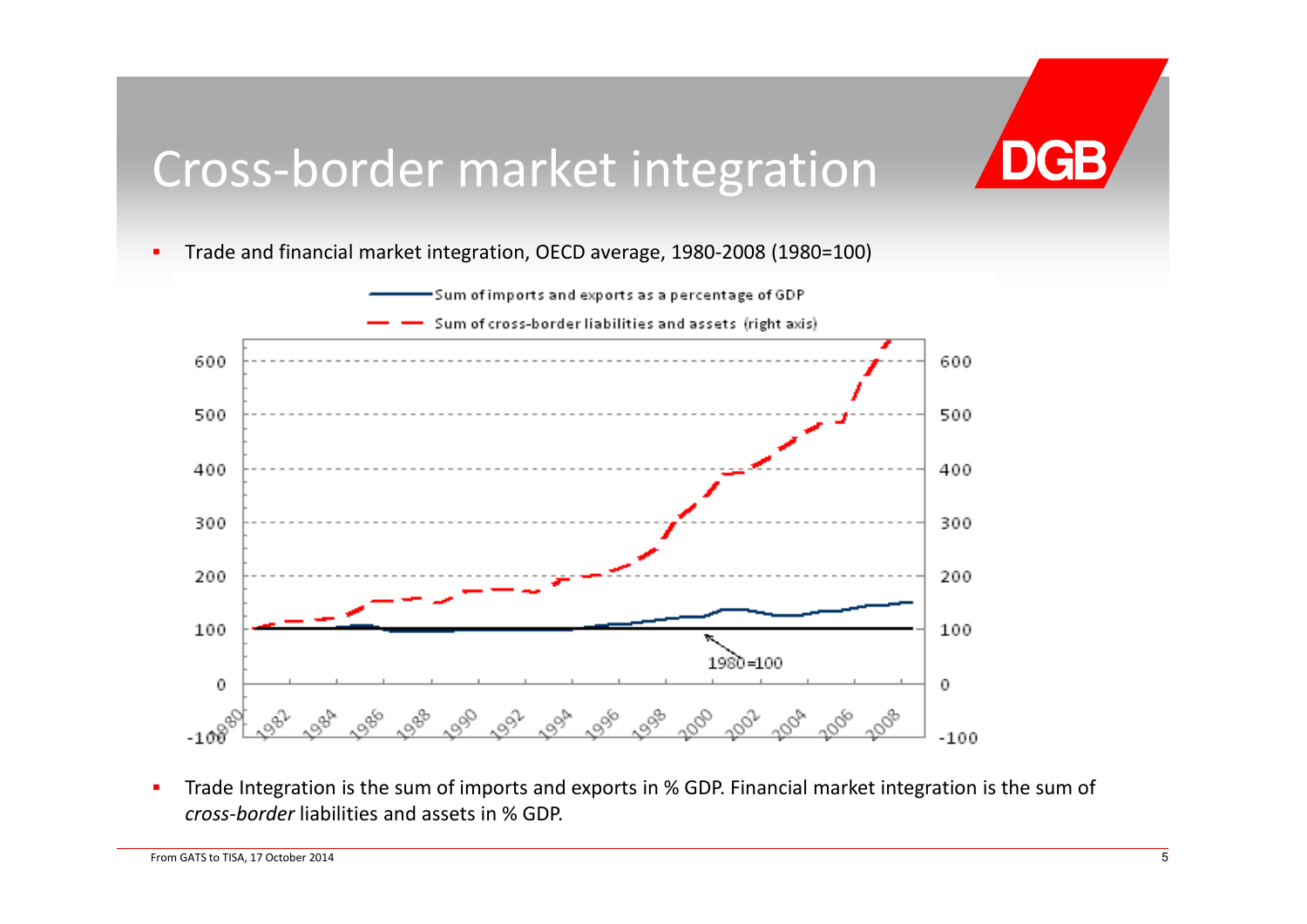## Financial vs. Real Economy EA

## DGB

#### Size of inter-financial credit in relation to the financing used by the real economy

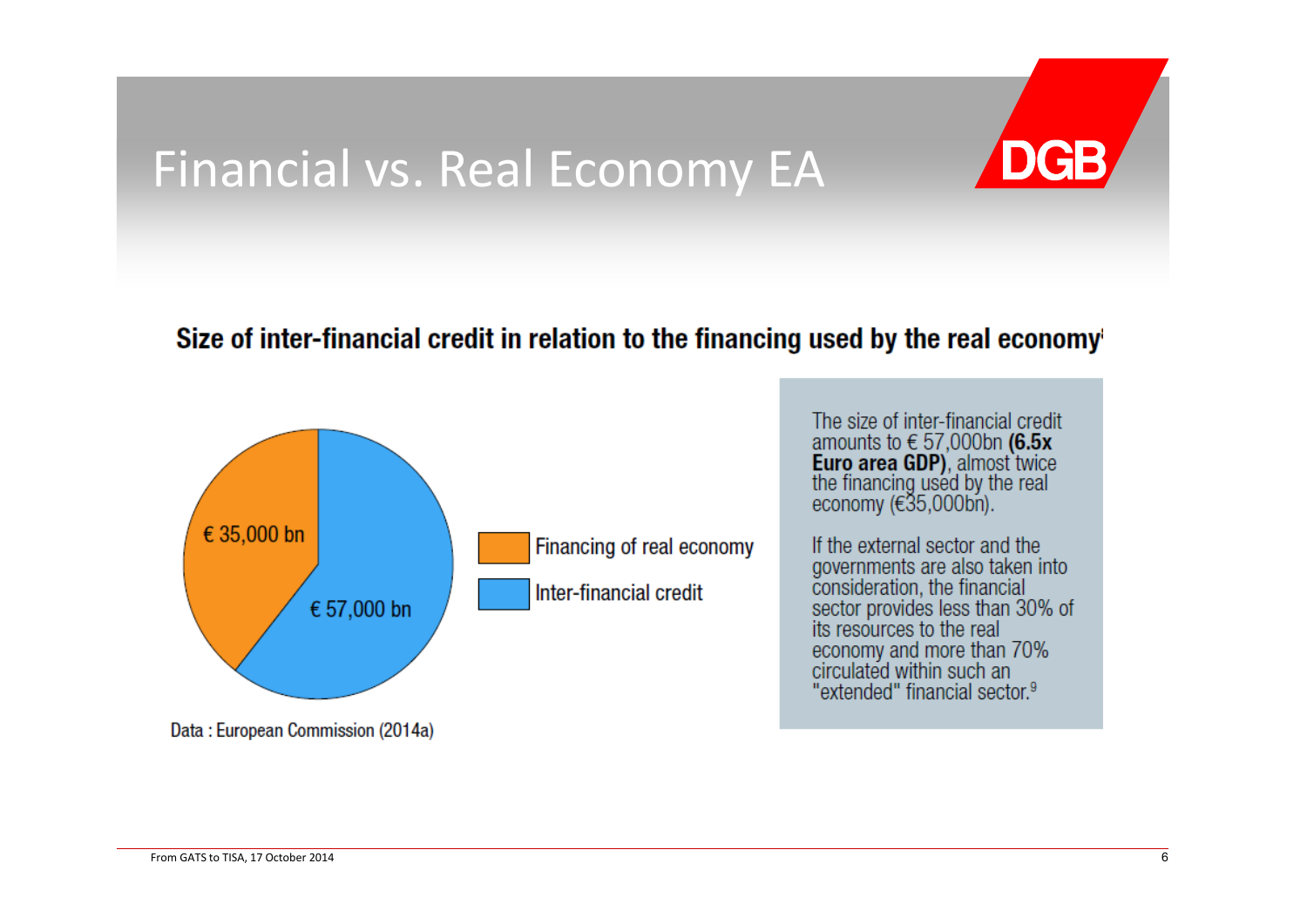Savings and Investment in an export‐led economy 2000‐2014



Source: Ameco, own calculations

From GATS to TISA, 17 October 2014 7

**DGB**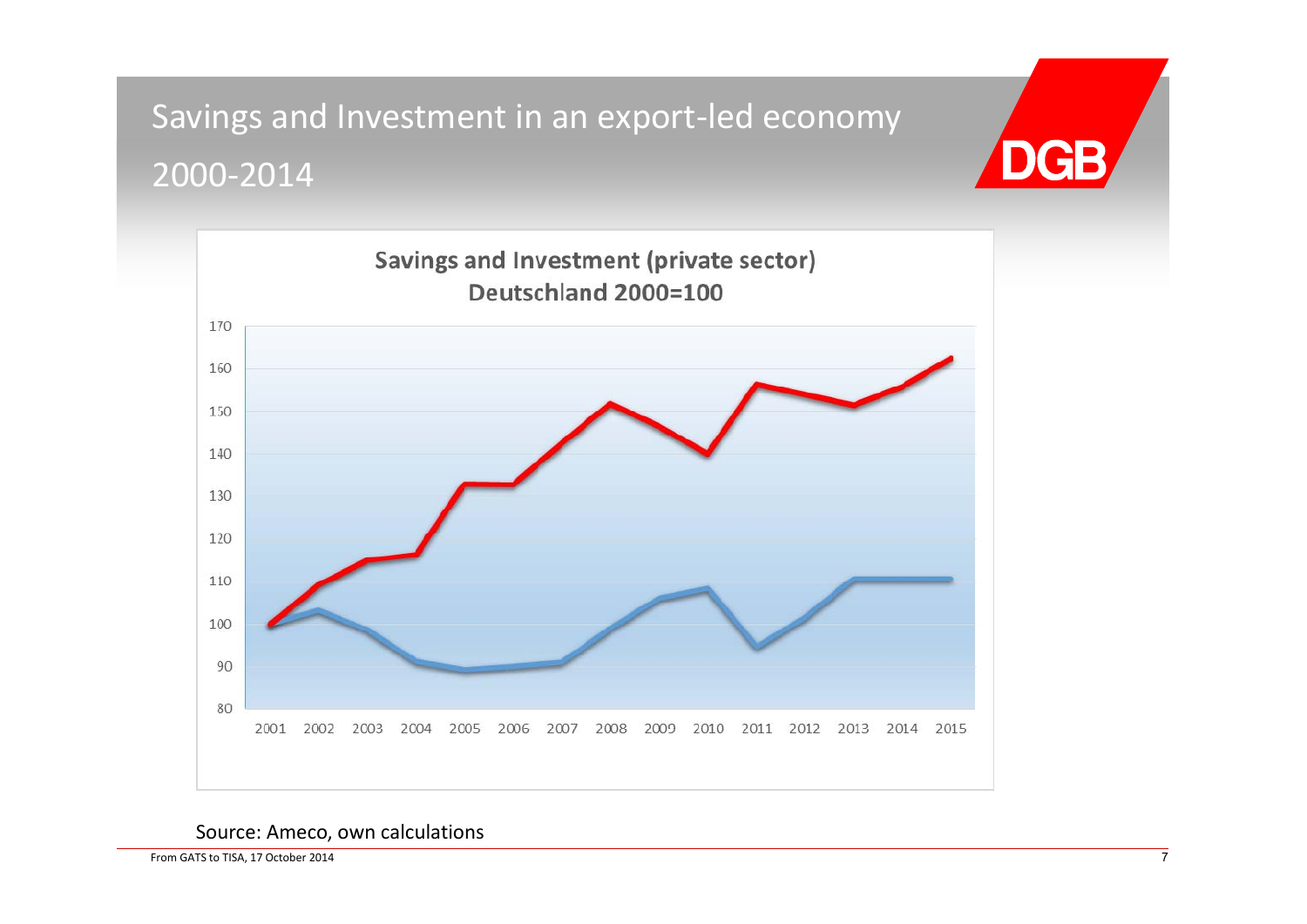## Euro Area in balance sheet recession (R. Koo)





#### **Financial Surplus or Deficit by Sector**

Note: All entries are four-quarter moving averages. For the latest figures, four-quarter averages ending with 1Q/'12 are used. Source: ECB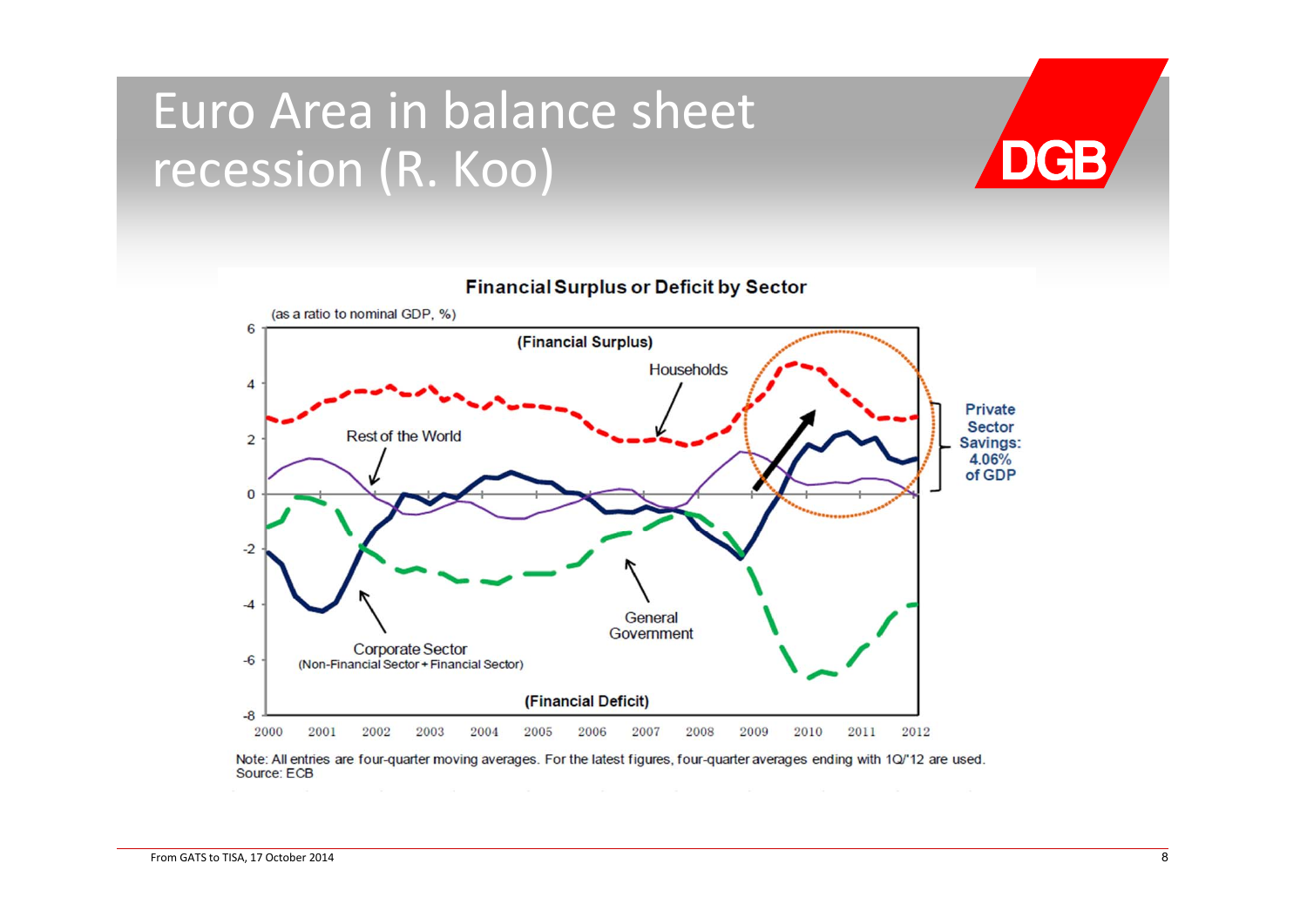## Excess liquidity



- (1) Traditional method: physical destruction of capital stock through war (out of fashion in Europe)
- (2) Privatisation of common public goods (but increasing resistance in civil society)
- (3) Debt financed bubbles (but negative externalities still fresh in memory)
- (4) 'Financial repression': (a) high PIT's, sovereign bonds R<p tax deductible – (b) conservative US economists in favour of wealth levy of 3‐4%
- (5) Public Equity: Investment and Reconstruction Programme (Marshall Plan)